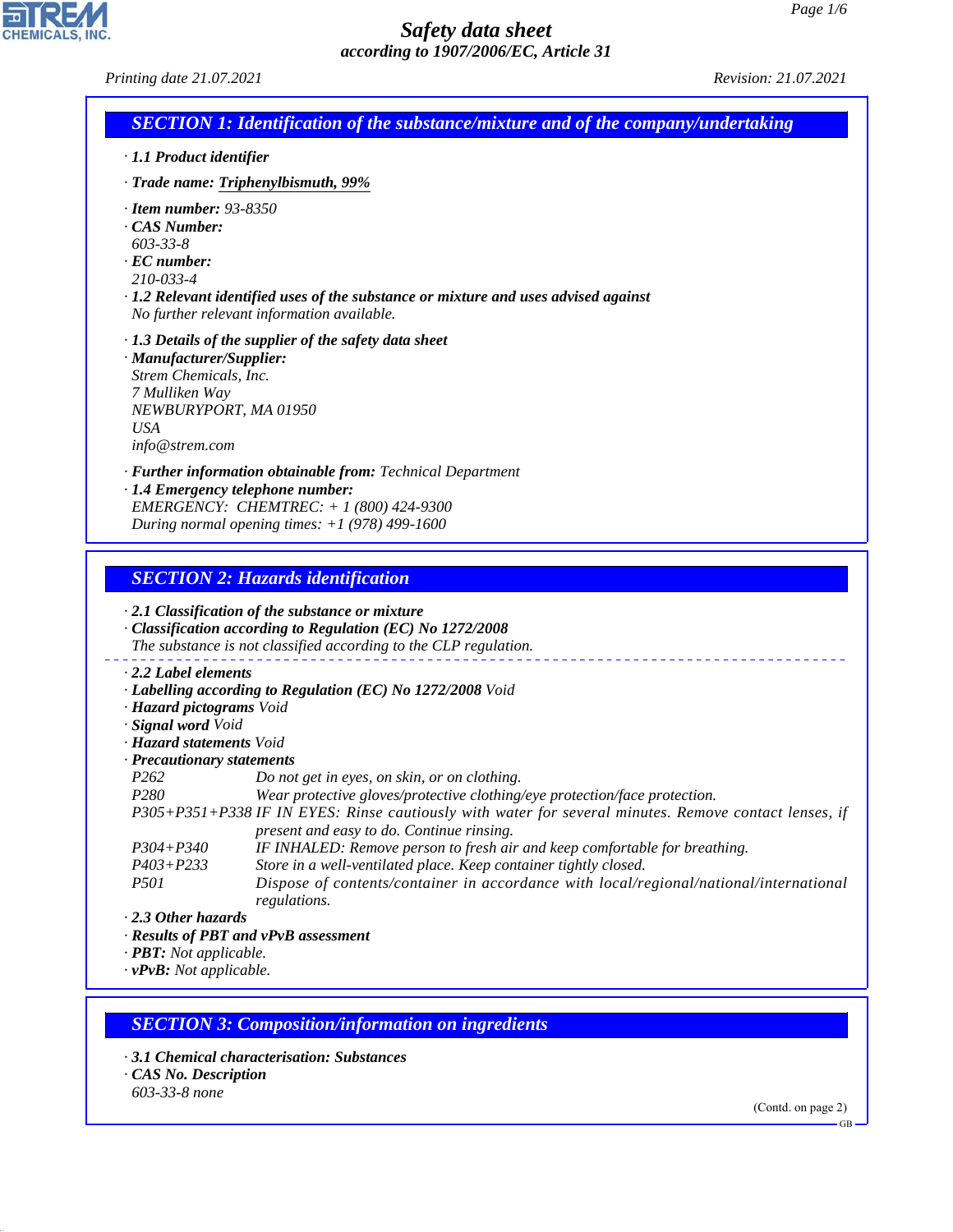*Printing date 21.07.2021 Revision: 21.07.2021*

(Contd. of page 1)

*Trade name: Triphenylbismuth, 99%*

*· Identification number(s)*

*· EC number: 210-033-4*

### *SECTION 4: First aid measures*

*· 4.1 Description of first aid measures*

- *· General information: No special measures required.*
- *· After inhalation: Supply fresh air; consult doctor in case of complaints.*
- *· After skin contact: Immediately rinse with water.*
- *· After eye contact: Rinse opened eye for several minutes under running water. Then consult a doctor.*
- *· After swallowing: If symptoms persist consult doctor.*
- *· 4.2 Most important symptoms and effects, both acute and delayed No further relevant information available.*
- *· 4.3 Indication of any immediate medical attention and special treatment needed*

*No further relevant information available.*

## *SECTION 5: Firefighting measures*

*· 5.1 Extinguishing media*

- *· Suitable extinguishing agents: Use fire extinguishing methods suitable to surrounding conditions.*
- *· 5.2 Special hazards arising from the substance or mixture No further relevant information available.*
- *· 5.3 Advice for firefighters*
- *· Protective equipment: No special measures required.*

### *SECTION 6: Accidental release measures*

- *· 6.1 Personal precautions, protective equipment and emergency procedures Not required.*
- *· 6.2 Environmental precautions: No special measures required.*
- *· 6.3 Methods and material for containment and cleaning up:*
- *Dispose contaminated material as waste according to item 13.*
- *· 6.4 Reference to other sections*
- *See Section 7 for information on safe handling.*
- *See Section 8 for information on personal protection equipment.*

*See Section 13 for disposal information.*

## *SECTION 7: Handling and storage*

- *· 7.1 Precautions for safe handling No special measures required.*
- *· Information about fire and explosion protection: No special measures required.*
- *· 7.2 Conditions for safe storage, including any incompatibilities*
- *· Storage:*

44.1.1

- *· Requirements to be met by storerooms and receptacles: No special requirements.*
- *· Information about storage in one common storage facility: Not required.*
- *· Further information about storage conditions: None.*
- *· 7.3 Specific end use(s) No further relevant information available.*

### *SECTION 8: Exposure controls/personal protection*

*· Additional information about design of technical facilities: No further data; see item 7.*

(Contd. on page 3)

GB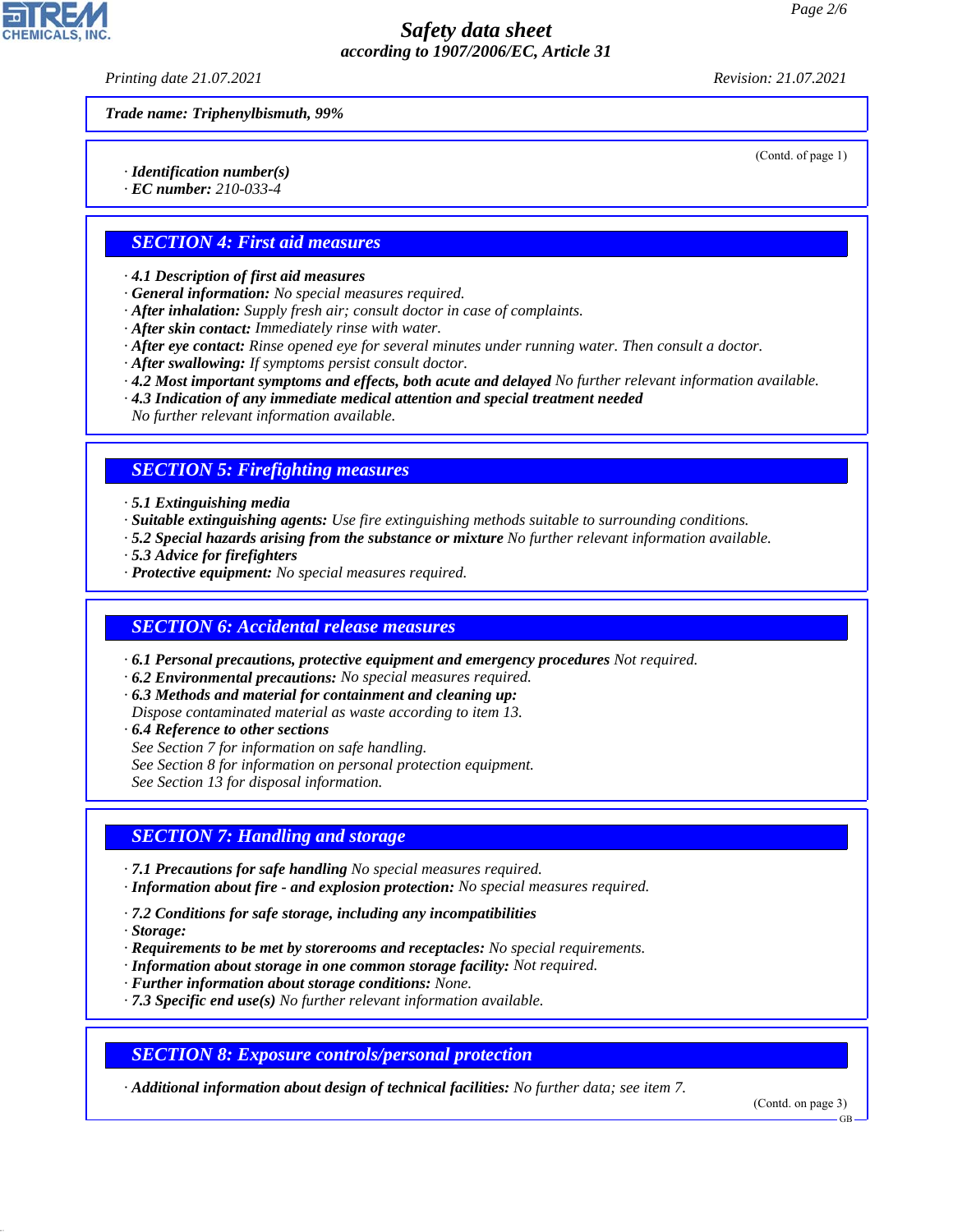*Printing date 21.07.2021 Revision: 21.07.2021*

CHEMICALS, INC.

44.1.1

*Trade name: Triphenylbismuth, 99%*

|                                                                                                                                                                                       | (Contd. of page 2)                                                                                                                                                                                                                                                                                                                                                                                                                                                                                                                                                                 |
|---------------------------------------------------------------------------------------------------------------------------------------------------------------------------------------|------------------------------------------------------------------------------------------------------------------------------------------------------------------------------------------------------------------------------------------------------------------------------------------------------------------------------------------------------------------------------------------------------------------------------------------------------------------------------------------------------------------------------------------------------------------------------------|
| 8.1 Control parameters<br>· Additional information: The lists valid during the making were used as basis.                                                                             | · Ingredients with limit values that require monitoring at the workplace: Not required.                                                                                                                                                                                                                                                                                                                                                                                                                                                                                            |
| $\cdot$ 8.2 Exposure controls<br>· Personal protective equipment:<br>· General protective and hygienic measures:<br>· Respiratory protection: Not required.<br>· Protection of hands: | The usual precautionary measures are to be adhered to when handling chemicals.                                                                                                                                                                                                                                                                                                                                                                                                                                                                                                     |
| Protective gloves                                                                                                                                                                     |                                                                                                                                                                                                                                                                                                                                                                                                                                                                                                                                                                                    |
| chemical mixture.<br>· Material of gloves<br>varies from manufacturer to manufacturer.<br>· Penetration time of glove material<br>observed.<br>· Eye protection: Safety glasses       | The glove material has to be impermeable and resistant to the product/the substance/the preparation.<br>Due to missing tests no recommendation to the glove material can be given for the product/ the preparation/ the<br>Selection of the glove material on consideration of the penetration times, rates of diffusion and the degradation<br>The selection of the suitable gloves does not only depend on the material, but also on further marks of quality and<br>The exact break through time has to be found out by the manufacturer of the protective gloves and has to be |
| .9.1 Information on basic physical and chemical properties<br><b>General Information</b>                                                                                              |                                                                                                                                                                                                                                                                                                                                                                                                                                                                                                                                                                                    |
| $\cdot$ Appearance:<br>Form:<br>Colour:<br>$\cdot$ Odour:                                                                                                                             | Crystalline<br>White<br><b>Odourless</b>                                                                                                                                                                                                                                                                                                                                                                                                                                                                                                                                           |
| · Odour threshold:                                                                                                                                                                    | Not determined.                                                                                                                                                                                                                                                                                                                                                                                                                                                                                                                                                                    |
| $\cdot$ pH-value:                                                                                                                                                                     | Not applicable.                                                                                                                                                                                                                                                                                                                                                                                                                                                                                                                                                                    |
| $\cdot$ Change in condition<br>Melting point/freezing point:<br>Initial boiling point and boiling range: $242 \degree C$                                                              | $77-78 °C$                                                                                                                                                                                                                                                                                                                                                                                                                                                                                                                                                                         |
| · Flash point:                                                                                                                                                                        | Not applicable.                                                                                                                                                                                                                                                                                                                                                                                                                                                                                                                                                                    |
| · Flammability (solid, gas):                                                                                                                                                          | Product is not flammable.                                                                                                                                                                                                                                                                                                                                                                                                                                                                                                                                                          |
| · Ignition temperature:                                                                                                                                                               |                                                                                                                                                                                                                                                                                                                                                                                                                                                                                                                                                                                    |
| <b>Decomposition temperature:</b>                                                                                                                                                     | Not determined.                                                                                                                                                                                                                                                                                                                                                                                                                                                                                                                                                                    |
| · Auto-ignition temperature:                                                                                                                                                          | Not determined.                                                                                                                                                                                                                                                                                                                                                                                                                                                                                                                                                                    |
| $\cdot$ Explosive properties:                                                                                                                                                         | Product does not present an explosion hazard.                                                                                                                                                                                                                                                                                                                                                                                                                                                                                                                                      |
| · Explosion limits:<br>Lower:<br><b>Upper:</b>                                                                                                                                        | Not determined.<br>Not determined.                                                                                                                                                                                                                                                                                                                                                                                                                                                                                                                                                 |
| · Vapour pressure:                                                                                                                                                                    | $10$ $hPa$                                                                                                                                                                                                                                                                                                                                                                                                                                                                                                                                                                         |
| $\cdot$ Density at 20 $\textdegree$ C:<br>· Relative density                                                                                                                          | $1.585$ g/cm <sup>3</sup><br>Not determined.                                                                                                                                                                                                                                                                                                                                                                                                                                                                                                                                       |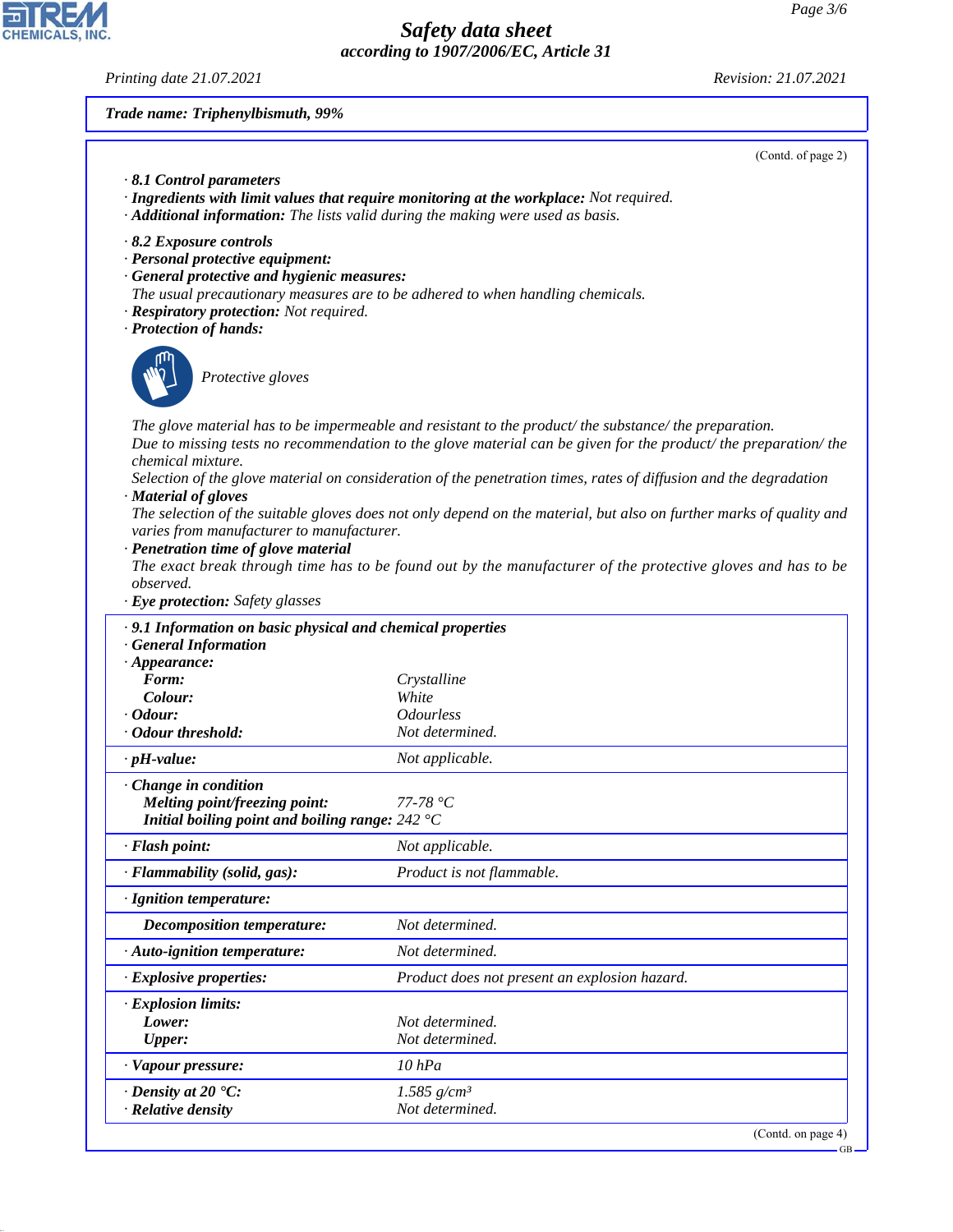*Printing date 21.07.2021 Revision: 21.07.2021*

*Trade name: Triphenylbismuth, 99%*

|                                           | (Contd. of page 3)                         |
|-------------------------------------------|--------------------------------------------|
| · Vapour density                          | Not applicable.                            |
| $\cdot$ Evaporation rate                  | Not applicable.                            |
| · Solubility in / Miscibility with        |                                            |
| water:                                    | <i>Insoluble.</i>                          |
| · Partition coefficient: n-octanol/water: | Not determined.                            |
| · Viscosity:                              |                                            |
| Dynamic:                                  | Not applicable.                            |
| Kinematic:                                | Not applicable.                            |
| · Solvent content:                        |                                            |
| Organic solvents:                         | $0.0\%$                                    |
| $VOC$ (EC)                                | $0.00\%$                                   |
| Solids content:                           | $100.0\%$                                  |
| $\cdot$ 9.2 Other information             | No further relevant information available. |

## *SECTION 10: Stability and reactivity*

*· 10.1 Reactivity No further relevant information available.*

- *· 10.2 Chemical stability*
- *· Thermal decomposition / conditions to be avoided: No decomposition if used according to specifications.*
- *· 10.3 Possibility of hazardous reactions No dangerous reactions known.*
- *· 10.4 Conditions to avoid No further relevant information available.*
- *· 10.5 Incompatible materials: No further relevant information available.*
- *· 10.6 Hazardous decomposition products: No dangerous decomposition products known.*

## *SECTION 11: Toxicological information*

*· 11.1 Information on toxicological effects*

- *· Acute toxicity Based on available data, the classification criteria are not met.*
- *· Primary irritant effect:*
- *· Skin corrosion/irritation Based on available data, the classification criteria are not met.*
- *· Serious eye damage/irritation Based on available data, the classification criteria are not met.*
- *· Respiratory or skin sensitisation Based on available data, the classification criteria are not met.*
- *· CMR effects (carcinogenity, mutagenicity and toxicity for reproduction)*
- *· Germ cell mutagenicity Based on available data, the classification criteria are not met.*
- *· Carcinogenicity Based on available data, the classification criteria are not met.*
- *· Reproductive toxicity Based on available data, the classification criteria are not met.*
- *· STOT-single exposure Based on available data, the classification criteria are not met.*
- *· STOT-repeated exposure Based on available data, the classification criteria are not met.*
- *· Aspiration hazard Based on available data, the classification criteria are not met.*

### *SECTION 12: Ecological information*

*· 12.1 Toxicity*

44.1.1

- *· Aquatic toxicity: No further relevant information available.*
- *· 12.2 Persistence and degradability No further relevant information available.*
- *· 12.3 Bioaccumulative potential No further relevant information available.*
- *· 12.4 Mobility in soil No further relevant information available.*

(Contd. on page 5)

GB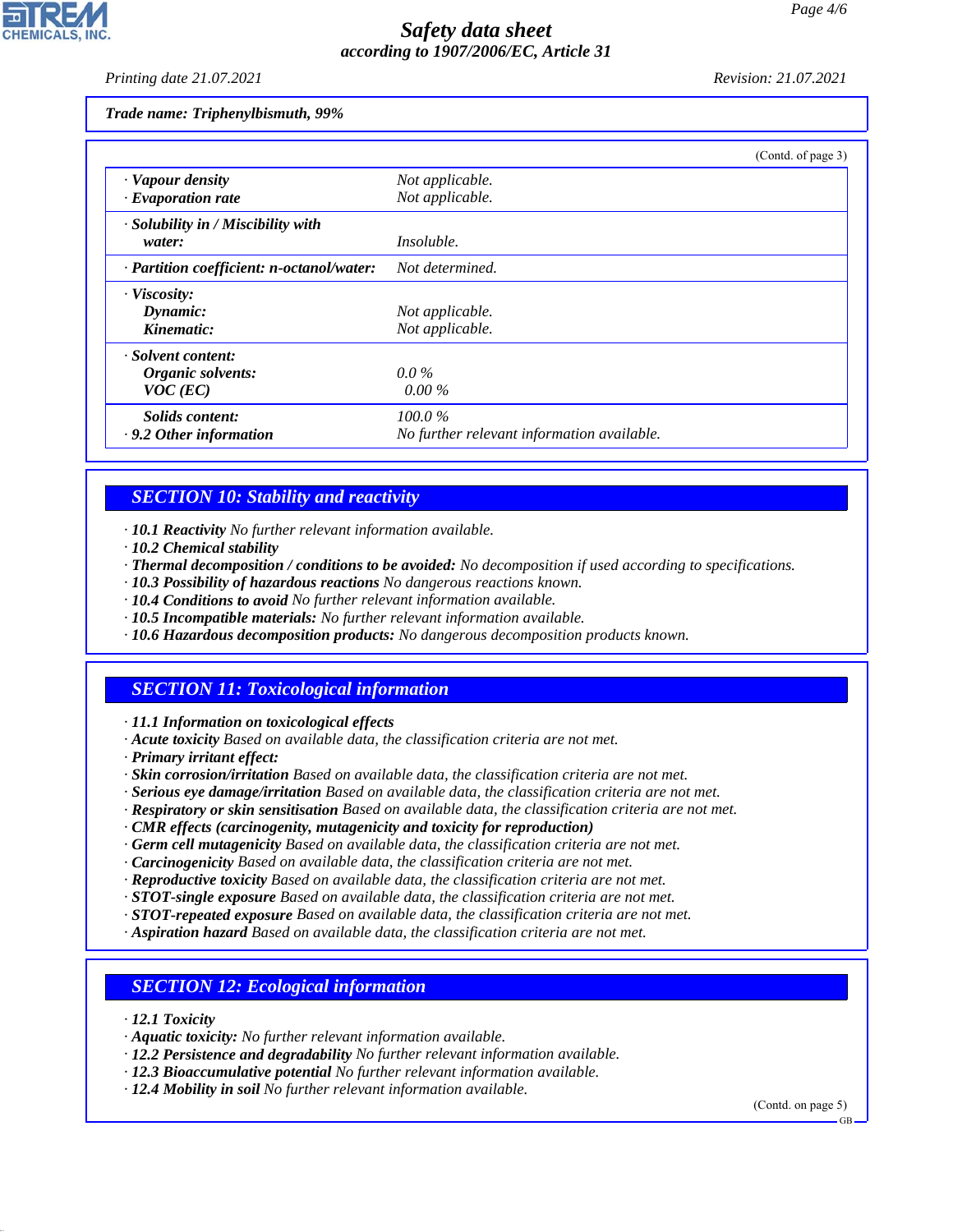*Printing date 21.07.2021 Revision: 21.07.2021*

#### *Trade name: Triphenylbismuth, 99%*

- *· Additional ecological information:*
- *· General notes: Not known to be hazardous to water.*
- *· 12.5 Results of PBT and vPvB assessment*
- *· PBT: Not applicable.*
- *· vPvB: Not applicable.*
- *· 12.6 Other adverse effects No further relevant information available.*

#### *SECTION 13: Disposal considerations*

- *· 13.1 Waste treatment methods*
- *· Recommendation Disposal must be made according to official regulations.*
- *· Uncleaned packaging:*
- *· Recommendation: Disposal must be made according to official regulations.*

| <b>SECTION 14: Transport information</b>                                                  |                 |
|-------------------------------------------------------------------------------------------|-----------------|
| $\cdot$ 14.1 UN-Number<br>· ADR, ADN, IMDG, IATA                                          | not regulated   |
| $\cdot$ 14.2 UN proper shipping name<br>· ADR, ADN, IMDG, IATA                            | not regulated   |
| $\cdot$ 14.3 Transport hazard class(es)                                                   |                 |
| · ADR, ADN, IMDG, IATA<br>· Class                                                         | not regulated   |
| · 14.4 Packing group<br>ADR, IMDG, IATA                                                   | not regulated   |
| · 14.5 Environmental hazards:<br>· Marine pollutant:                                      | $N_{O}$         |
| $\cdot$ 14.6 Special precautions for user                                                 | Not applicable. |
| $\cdot$ 14.7 Transport in bulk according to Annex II of<br><b>Marpol and the IBC Code</b> | Not applicable. |
| · UN "Model Regulation":                                                                  | not regulated   |

#### *SECTION 15: Regulatory information*

*· 15.1 Safety, health and environmental regulations/legislation specific for the substance or mixture*

*· Directive 2012/18/EU*

44.1.1

- *· Named dangerous substances ANNEX I Substance is not listed.*
- *· 15.2 Chemical safety assessment: A Chemical Safety Assessment has not been carried out.*

### *SECTION 16: Other information*

*This information is based on our present knowledge. However, this shall not constitute a guarantee for any specific product features and shall not establish a legally valid contractual relationship.*

*· Department issuing SDS: Technical Department.*

(Contd. on page 6)

(Contd. of page 4)



GB